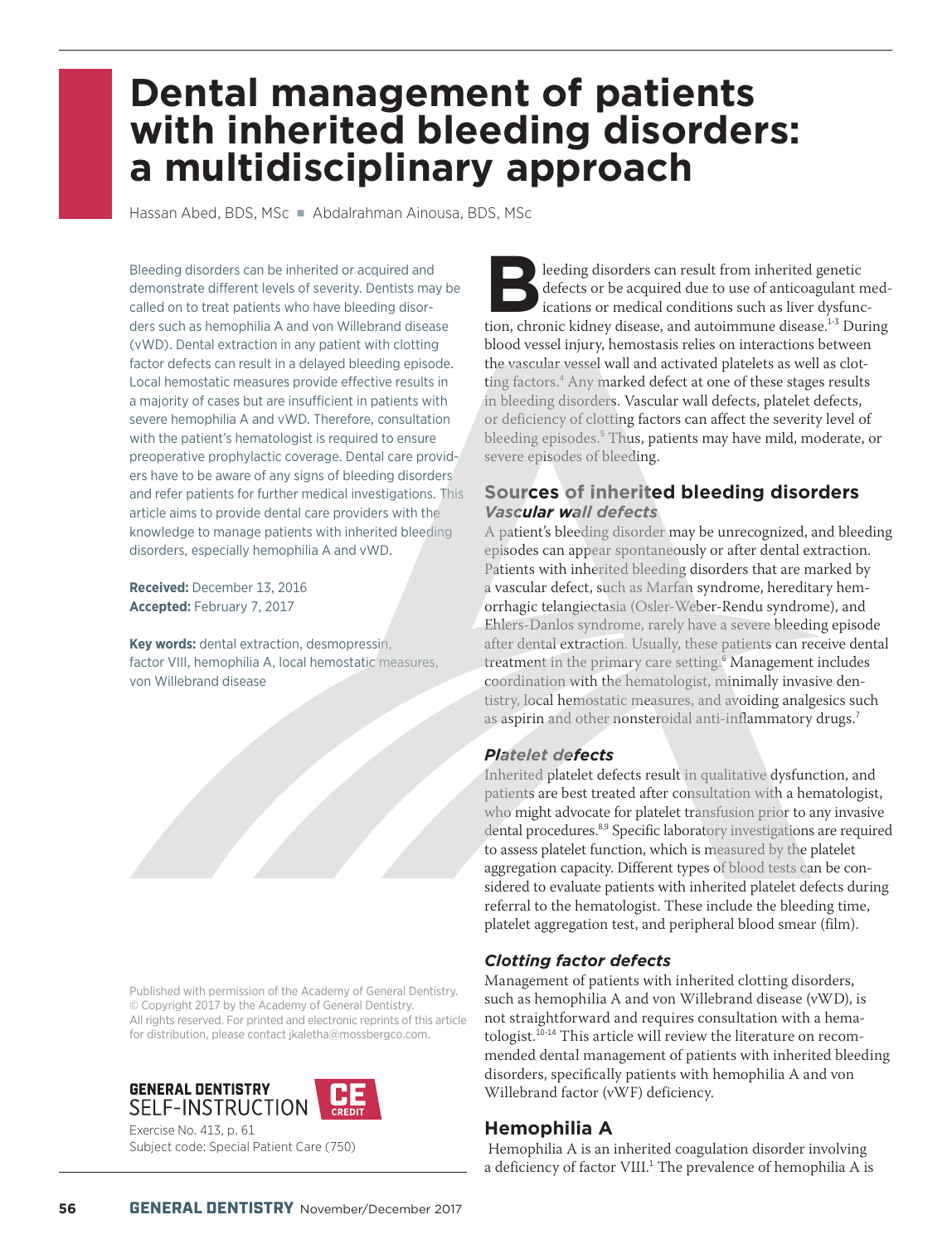| <b>Severity</b> | Plasma level of factor VIII (%) | Dental management                                                                                                                                                                                                                                                                                                                                                                                                                                                                                                                                                                                                                        |
|-----------------|---------------------------------|------------------------------------------------------------------------------------------------------------------------------------------------------------------------------------------------------------------------------------------------------------------------------------------------------------------------------------------------------------------------------------------------------------------------------------------------------------------------------------------------------------------------------------------------------------------------------------------------------------------------------------------|
| Mild            | 6%-50%                          | • Preventive dentistry in the primary care setting should be<br>emphasized.<br>• All dental treatment can be delivered in the primary care<br>setting. However, shared care with prior consultation with<br>a hematologist is recommended.                                                                                                                                                                                                                                                                                                                                                                                               |
| Moderate        | $2% - 5%$                       | • Dental care providers should consider managing patients<br>with a moderate level of hemophilia A as if they were<br>patients with a severe level who require management in a<br>secondary care setting.<br>• Patients at these levels may require preoperative<br>prophylactic factor replacement therapy. Therefore,<br>consultation with the treating hemophilia center or<br>hematologist is necessary.<br>• Following consultation with the patient's hematologist,<br>preventive dentistry measures, including oral hygiene<br>instructions, diet analysis, pit and fissure sealing, and<br>fluoride applications, are important. |
| Severe          | $1\%$                           |                                                                                                                                                                                                                                                                                                                                                                                                                                                                                                                                                                                                                                          |

**Table 1.** Severity levels of hemophilia A and general recommendations for dental management.

different from country to country and depends on the national economies. For example, countries with a high income have the highest prevalence, which increases over time.<sup>15</sup> Hemophilia A is inherited as an autosomal X-linked recessive trait; therefore, the disease mainly affects males.16,17 However, females with a factor VIII activity level of less than 50% are considered to be carriers and are treated as patients with mild hemophilia.<sup>18</sup>

Depending on the level of factor VIII in the plasma, hemophilia A is categorized into 3 types: mild, moderate, and severe (Table 1).<sup>19</sup> It is necessary to determine the level of factor VIII, which helps to individualize management preoperatively and postoperatively. Laboratory investigations are necessary before any dental procedures that are likely to cause postoperative bleeding. These include the activated partial thromboplastin time (aPTT), bleeding time, and factor VIII coagulant level in plasma.

Although local hemostatic measures often provide successful results in patients with bleeding disorders, these measures are insufficient to control postoperative bleeding in some patients with severe hemophilia A.<sup>6</sup> To help prevent and manage postoperative bleeding episodes, the dentist should consult with the hematologist preoperatively by sending a referral letter that explains the intended dental procedures, underlines the medical conditions, and describes the types of postoperative local hemostatic measures that will be applied.<sup>13,20</sup> Various types of medical interventions can be selected by the hematologist to increase the level of factor VIII based on the current deficiency of factor VIII and severity of the dental procedures. Agents that can be administered include desmopressin acetate, factor concentrate, recombinant factor VIII, and antifibrinolytic agent (tranexamic acid).<sup>21</sup>

Patients with hemophilia A face many barriers to oral health care. Hemophilic patients usually visit dental clinics with extensive dental treatment and complex management needs.<sup>14</sup> Long waiting lists at the hospital as well as the high cost of traveling and treatment could be obstacles to seeking treatment earlier.

Mobility problems also may complicate access to dental care. Recurrent bleeding into the joints in the severe type of hemophilia A leads to joint deformity and clinical hip abnormalities that require joint replacement therapy.<sup>22</sup> These deformities limit the patient's activity and complicate accessibility to the dental clinic. The patient may rely on a wheelchair; as a result, the dental team has to assess the patient's ability to transfer to a dental chair or consider the availability of a wheelchair recliner.

It is not uncommon for a patient with hemophilia A to have many medical appointments, including consultations with a hematologist, a physical therapist to help manage recovery following hemarthrosis, and a psychologist to help cope with social stigma and poor quality of life.<sup>23,24</sup> Therefore, dental care providers should attempt to accommodate the schedule of the patient and caregiver for appointments.

All of the factors that may impact access to care should be evaluated during the first dental visit. Appropriate education for patients, caregivers, and families will help to improve the oral health of the patient.<sup>25</sup> As a result, these patients require a shared care approach.<sup>23</sup>

#### **Von Willebrand disease**

Von Willebrand disease is an inherited disease marked by vWF deficiency.<sup>7,26</sup> It is considered the most common congenital bleeding disorder, affecting 1% of the population of both sexes equally; symptomatic prevalences are reported to range from 1 in 1000 to 1 in 10,000 of the population.<sup>11,27-29</sup> In rare cases, acquired von Willebrand disease may develop in elderly patients and is associated with various underlying diseases.<sup>30,31</sup>

Von Willebrand factor acts as a carrier for factor VIII and increases its half-life.<sup>32</sup> In addition, vWF attaches to collagen and membranes of blood vessels. All these functions aid in clot formation.<sup>32</sup> Three types of vWD with different subtypes and different patterns of inheritance have been recognized: type 1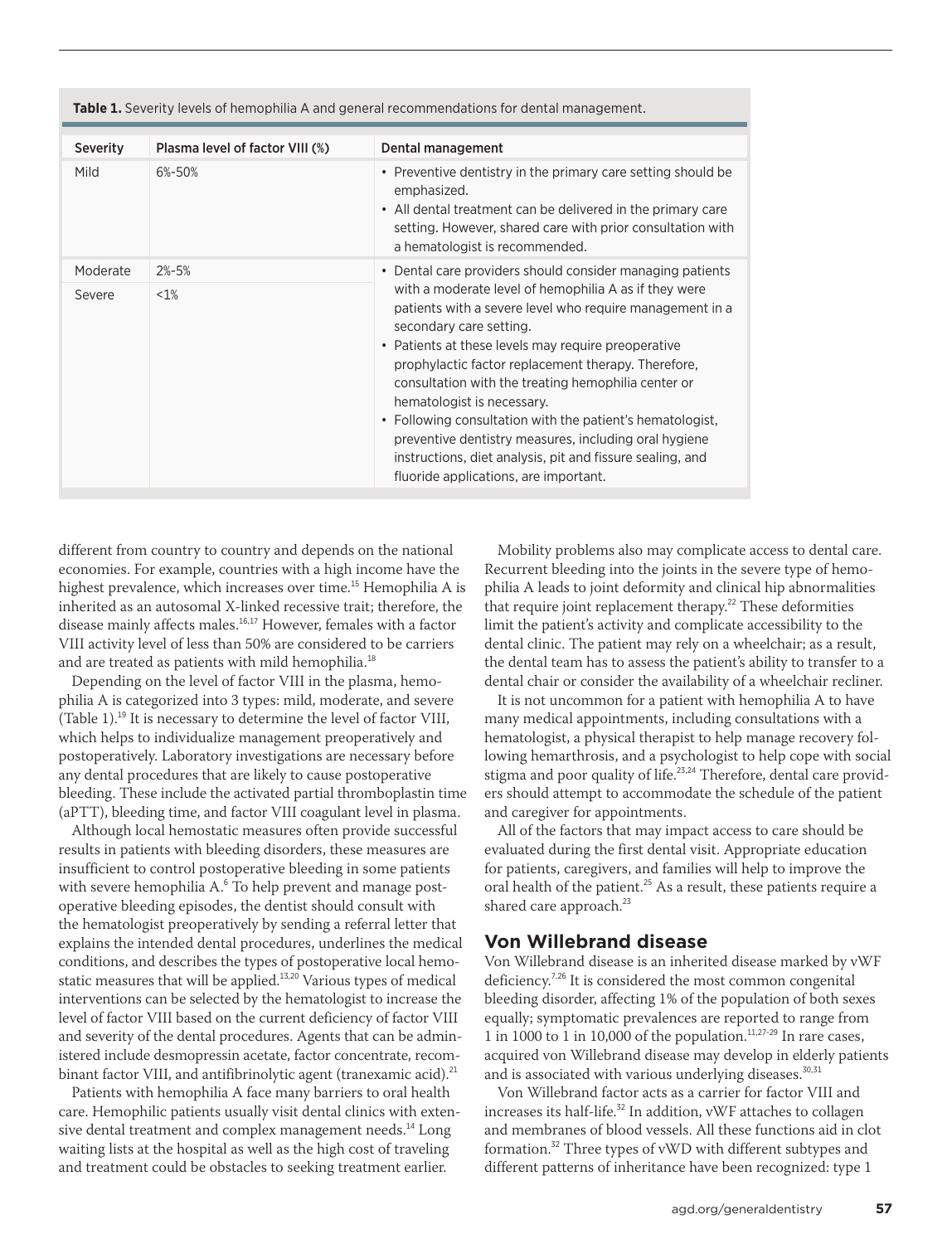(mild), type 2 (moderate), and type 3 (severe). $20,33,34$  This classification is important to help understand the dental management and reduce the risk of bleeding following dental procedures. The clinical features of this disease range from an unrecognized, mild form that requires local hemostatic measures to a severely debilitating form that requires preoperative and postoperative hematologic prophylaxis.<sup>35</sup>

Patients with vWD are diagnosed via a prolonged bleeding time, prolonged aPTT, and low levels of vWF antigen (VIII:Ag) and ristocetin cofactor (RcoF) in a factor VIII assay.

Dental management of patients with vWD is generally similar to treatment of patients with an equivalent level of hemophilia A.<sup>18</sup> For instance, management of patients with type 3 vWD, marked by a complete absence of vWF, is similar to the management of patients with a severe form of hemophilia A.

Desmopressin acetate is usually the treatment of choice for patients with the mild to moderate form of vWD.<sup>7</sup> However, selection of the treatment is not clear-cut, because it depends on the type of vWD, the patient's response to desmopressin acetate, and the decision of the hematologist.<sup>36</sup> Laboratory investigations are necessary prior to any dental procedures that are likely to cause bleeding. These tests include the aPTT, bleeding time, and factor VIII level in the plasma (vWF:Ag, RCoF, and factor VIII coagulant). The severe form of vWD requires replacement therapy with factor concentrate that is rich in vWF because there is no recombinant therapy for vWF.<sup>11,37</sup>

### **Guidelines for dental management of patients with hemophilia A and vWD**

Dental management of patients with hemophilia A and vWD is similar. Coordination with the patient's hematologist in association with a dental risk assessment is the first step that should always be taken prior to any dental procedures.<sup>20</sup> A thorough medical and dental history, including details of medical condition, medications, and response to any previous dental treatment, must be obtained and updated at the beginning of every visit.<sup>7</sup> Additionally, it is important to assess the hematologic needs of the patient prior to any invasive dental procedures, such as periodontal surgery, deep scaling, and dental extraction.

Postoperatively, it is recommended that the patient avoid any analgesic medications that increase the possibility of bleeding, such as aspirin and other nonsteroidal anti-inflammatory drugs (eg, ibuprofen and naproxen sodium).<sup>3</sup> Paracetamol (acetaminophen) can be used safely.<sup>38</sup> Some dental procedures may necessitate antibiotic use; therefore, the hematologist should be consulted.

#### *Local anesthesia*

Dental care providers can provide some dental treatments without local anesthesia, such as preliminary examination, pit and fissure sealing, dental impressions, minimally invasive dentistry, and supragingival scaling. However, if local anesthesia is necessary, there is an 80% chance that a patient with hemophilia will develop a hematoma following the administration of an inferior alveolar nerve block injection without prior factor VIII infusion.<sup>39</sup> The hematoma could be fatal if it accumulates in the mediastinum and compromises the airway.40,41 Preoperative prophylactic coverage should be discussed with the patient's hematologist prior to any local anesthesia in the floor of the mouth or lingual infiltration.<sup>42</sup>

Buccal infiltration to the mandibular first molars with 4% articaine hydrochloride (1:100,000 epinephrine) shows a more effective result than 2% lidocaine hydrochloride, and patients find the procedure more acceptable than inferior alveolar nerve block injection.43,44 Mental nerve block injection in the mandibular arch is considered safe and requires no hematologic coverage prior to administration; therefore, it facilitates administration of local anesthesia in the primary care setting.<sup>6</sup> However, other local anesthetic techniques, such as intrapulpal, intraligamentary, and buccal infiltration, are safer.<sup>39</sup>

#### *Dental extraction*

#### *Mild form of disease*

After consultation with the hematologist prior to dental extraction, patients with the mild forms of hemophilia A and vWD are normally treated preoperatively by desmopressin acetate, which stimulates the release of vWF from the Weibel-Palade bodies of endothelial cells.  $^{45}$  This in turn increases the levels of vWF (as well as coagulant factor VIII) threefold to fivefold.<sup>6</sup> One hour prior to the dental procedures, desmopressin acetate can be administered intravenously (0.3 μg/kg in 50 mL of normal saline), subcutaneously (0.3 μg/kg using the 15-μg/mL concentration), or intranasally  $(150 \mu g)$ .<sup>18</sup> However, intravenous administration of desmopressin acetate may have cardiovascular side effects, such as a slightly elevated heart rate, hypotension, and headache.<sup>18,45</sup> Desmopressin acetate is not recommended for young children and patients with ischemic heart disease.<sup>18</sup>

#### *Moderate to severe forms of disease*

Before dental extractions, patients with moderate to severe disease require replacement therapy with either factor concentrate (patients with either disease) or recombinant factor VIII (patients with hemophilia A); there is no recombinant therapy available for vWF.6,18 However, factor concentrate is expensive and may result in the development of autoantibodies or inhibitors that impair clotting, which is why unnecessary dental procedures should be avoided. This will help to decrease the repetition of replacement therapy and reduce the chance of inhibitor formation.<sup>18</sup>

Replacement therapy can be administered by the healthcare provider, the patient's caregiver, or the patient as a prophylactic option and/or as emergency treatment in case of prolonged bleeding.<sup>18</sup> It is recommended to deliver the intended dental treatment within 30-60 minutes following the administration of factor concentrate.<sup>18</sup> Recombinant factor VIII can be given in patients with the moderate to severe forms of hemophilia A, which helps reduce the possibility of blood-borne infection that could result from transfusion of infected blood.<sup>46</sup>

It is necessary to measure the level of factor VIII in patients with hemophilia A prior to any invasive dental procedures.<sup>6</sup> Hematologists recommend that the patient's level of factor VIII should be between 50% and 75% prior to minor oral and periodontal surgery.<sup>7,47</sup> However, the factor VIII level should be between 75% and 100% before maxillofacial surgery.<sup>7</sup> Tranexamic acid (in the form of mouthwash with a concentration of 15-25 mg/kg 4 times a day for 7-10 days; or oral administration of tablets, 1 g, 3 times a day for 7-10 days) may add stability to the clot.<sup>48</sup> It has been reported that postoperative bleeding tendency was reduced from 5.4% in a group of patients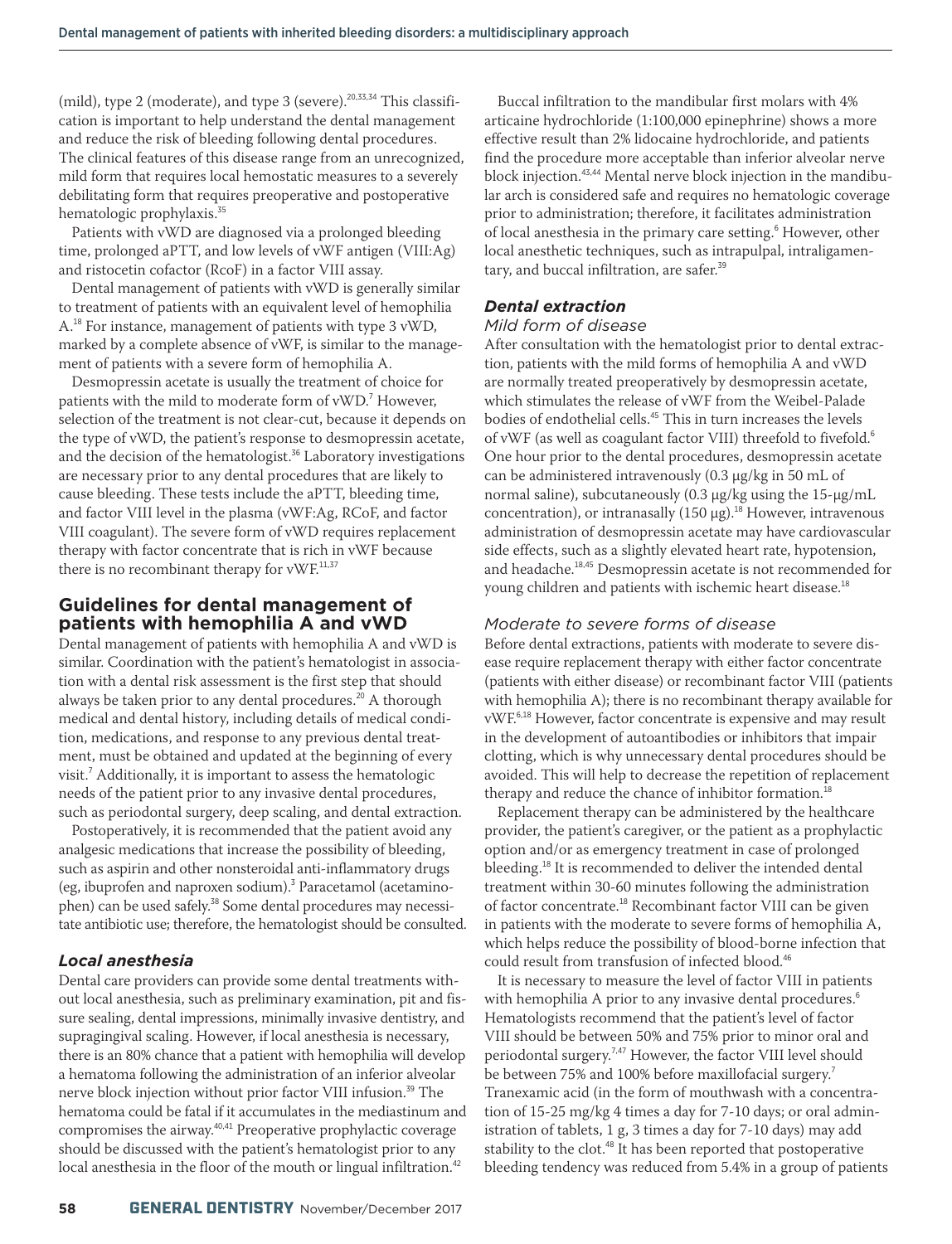**Table 2.** Local hemostatic measures and precautions required after dental extraction for patients with any bleeding disorder.

| <b>Measure or precaution</b>   | Explanation                                                                                                                                                                                                                                                                                                   |  |
|--------------------------------|---------------------------------------------------------------------------------------------------------------------------------------------------------------------------------------------------------------------------------------------------------------------------------------------------------------|--|
| Local anesthesia               | An aspirating syringe with epinephrine (vasoconstrictor) should<br>always be used. A study suggested the use of 4% articaine<br>hydrochloride with 1:100,000 epinephrine in the mandibular molar<br>area, specifically the first molars, instead of inferior alveolar nerve<br>block injection. <sup>43</sup> |  |
| Atraumatic dental extraction   | Atraumatic tooth extraction with a flapless technique is preferable.                                                                                                                                                                                                                                          |  |
| Resorbable hemostatic dressing | Hemostatic agents (eg, Surgicel, Ethicon; and Gelfoam, Pfizer) can be<br>used to facilitate hemostasis and stabilize blood clots.                                                                                                                                                                             |  |
| Suturing                       | A simple suturing technique, followed by pressure with a gauze<br>pack, could be valuable after tooth extraction to reduce bleeding and<br>stabilize surgical flaps.                                                                                                                                          |  |
| Postextraction instructions    | Verbal and written instructions should be provided to the patient.                                                                                                                                                                                                                                            |  |
| Hospital contact number        | The contact number of the acute emergency dental department must<br>be given to patients in case of persistent bleeding.                                                                                                                                                                                      |  |

using other local hemostatic measures, without tranexamic acid, to 3.6% in a group of people using tranexamic acid alone.<sup>48-52</sup> It is recommended that the patient start use of the mouthwash 2 hours before the dental procedure and continue 4 times daily for 7 to 10 days.<sup>18</sup> Additional local hemostatic measures, including suturing and resorbable hemostatic dressing, will help stabilize the bleeding clot. Close postextraction monitoring of the patient is necessary, because patients with hemophilia A or vWD may have delayed bleeding episodes.<sup>6</sup> Table 2 shows recommendations to help reduce bleeding after dental extraction in patients with any bleeding disorder.

#### *Scaling and periodontal treatment*

Scaling in patients with hemophilia A and vWD depends on the severity of the probing depths and the patient's level of oral hygiene. Supragingival scaling with local hemostatic measures (eg, tranexamic acid) is considered safe in patients with the mild form.38,53 Consultation with the hematologist to obtain replacement therapy is recommended for patients with the moderate to severe forms.<sup>47</sup> Any periodontal surgery or deep root surface debridement requires that the patient have a factor VIII level of at least 50%-75% preoperatively.<sup>7</sup>

#### *Restorative, prosthodontic, and endodontic treatment*

Dental care providers must attempt to minimize trauma to the soft tissues during placement of rubber dams, clamps, interdental wedges, and matrix bands.<sup>47</sup> Although it is preferable to use a supragingival margin over a subgingival one, crowns and fixed partial dentures are associated with a low risk of bleeding and can be performed in a primary care setting.<sup>18</sup> Moreover, full and partial removable prostheses are considered safe treatments.<sup>38</sup>

Rafique et al suggested the use of nonmetallic trays during impression procedures to avoid soft tissue trauma.<sup>6</sup> Covering the suction tip with gauze also might help reduce trauma to the oral mucosa.<sup>44</sup> Dentists also should consider managing these patients with noninvasive dental procedures, such as atraumatic restorative treatment, air abrasion, and chemomechanical caries removal agents.<sup>54,55</sup>

Root canal treatment is considered safe. Bleeding from the vital pulp might prolong pain, which can be eliminated by irrigation with 4% sodium hypochlorite and the administration of calcium hydroxide.<sup>20,38</sup>

### *Orthodontic treatment*

It is safe to deliver orthodontic treatment to patients with bleeding disorders, but any need for tooth extraction should be discussed with the oral surgeon or special care dentist and hematologist.<sup>20</sup> Sharp edges or extruded wire that might cause bleeding should be trimmed from appliances. Maintenance of good oral hygiene during orthodontic treatment is essential.<sup>53</sup>

# **Conclusion**

Patients with mild bleeding disorders can be treated in a primary care setting after consultation with the hematologist, while patients with a moderate to severe level of bleeding disorder who require invasive dental procedures are best treated in a hospital setting. Consultation with the hematologist prior to any dental procedure is recommended to assess the patient's needs for prophylactic replacement therapy. Factor replacement therapy is required before inferior alveolar nerve block, lingual infiltration, or floor of the mouth injection. Restorative, prosthodontic, endodontic, and orthodontic treatments are considered safe in the majority of patients with bleeding disorders unless more complex dentistry is required. The use of aspirin and other nonsteroidal anti-inflammatory drugs (such as ibuprofen and naproxen sodium) should be avoided in patients with bleeding disorders. Dental care providers must immediately report cases of prolonged bleeding, dysphagia, or difficulty speaking and breathing following dental procedures to the patient's hematologist.